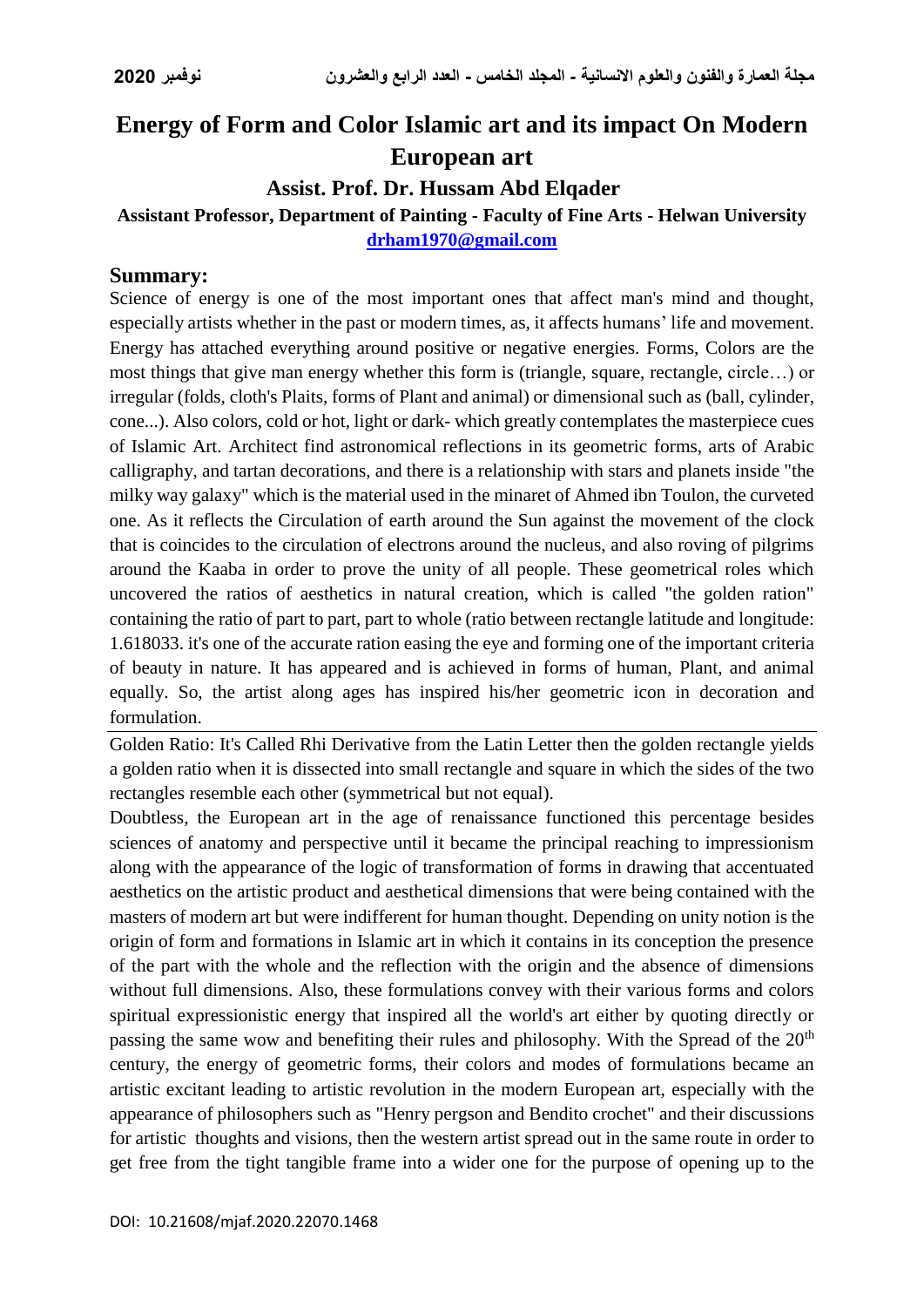absolute reality until the European art became more near to the soul of the Islamic art in meaning and concept. This has been materialized in neglecting the surface features of the silent and vital forms and approaching into what is hidden under the clothes and reaching contents and facts that made it gradually closer to abstract and its philosophy.

# **Keywords:**

Islamic art, modern European art, energy form, color energy impact, Influence.

## **Research limitations**:

analytical study for some works and some trends of the Islamic art and some trends of the modern European art.

## **Research Methodology**:

Comparative analytical method.

#### **Research problem**:

the artwork in Islamic art doesn't depend on limited data, rather there are clear indications of harmony with its nature, directly or indirectly, which prompted most European artists to take advantage of these aesthetics.

- Clarify the role of the rhythm of shape and color, it occupies a position among the interior textile components of the artwork, it generates tangible or intangible energy from it, it pushes the recipient to rest and calm as a result of the aesthetic and secrets of the artistic achievement in form and content.

- The external form of Islamic art unites with the content, which is embodied inside the action, as result is generated by the visual balance and color in the viewer's eye.

# **Importance of the Study**:

it pursuits the transformation of the geometric form based on the geometric relationships in both Islamic and modern European arts. The approximating between religion and philosophy with its mathematic logic and language of numbers. Acknowledging the aesthetical dimensions of the geometric form of its energy that might affect the eye and intellect of the watcher. Color energy in the ethical design of the artistic works that convey symbolic and expressionistic traits. Energy is defined in the physical terms, it is the ability to do work, it includes types of physical energy and its various transformations like thermograph , chemical ,electromagnetic ,mechanical and nuclear .the term energy was used to denote inspiration and activity ,it may be commonly used in field of experimental sciences, which can be measured and tracked by known scientific methods, another type is called subtle non-physical energy or cosmic energy, which is related to eastern medical applications, which has a physical relationship , they are based on general perceptions, shapes, the universe and life, and humane attempts to realize the unseen and explain what is behind the shapes and phenomena, therefore, scientists called it living energy ,who they believe there is widespread in the universe ,it is keeping the system, as they call it disease healing card .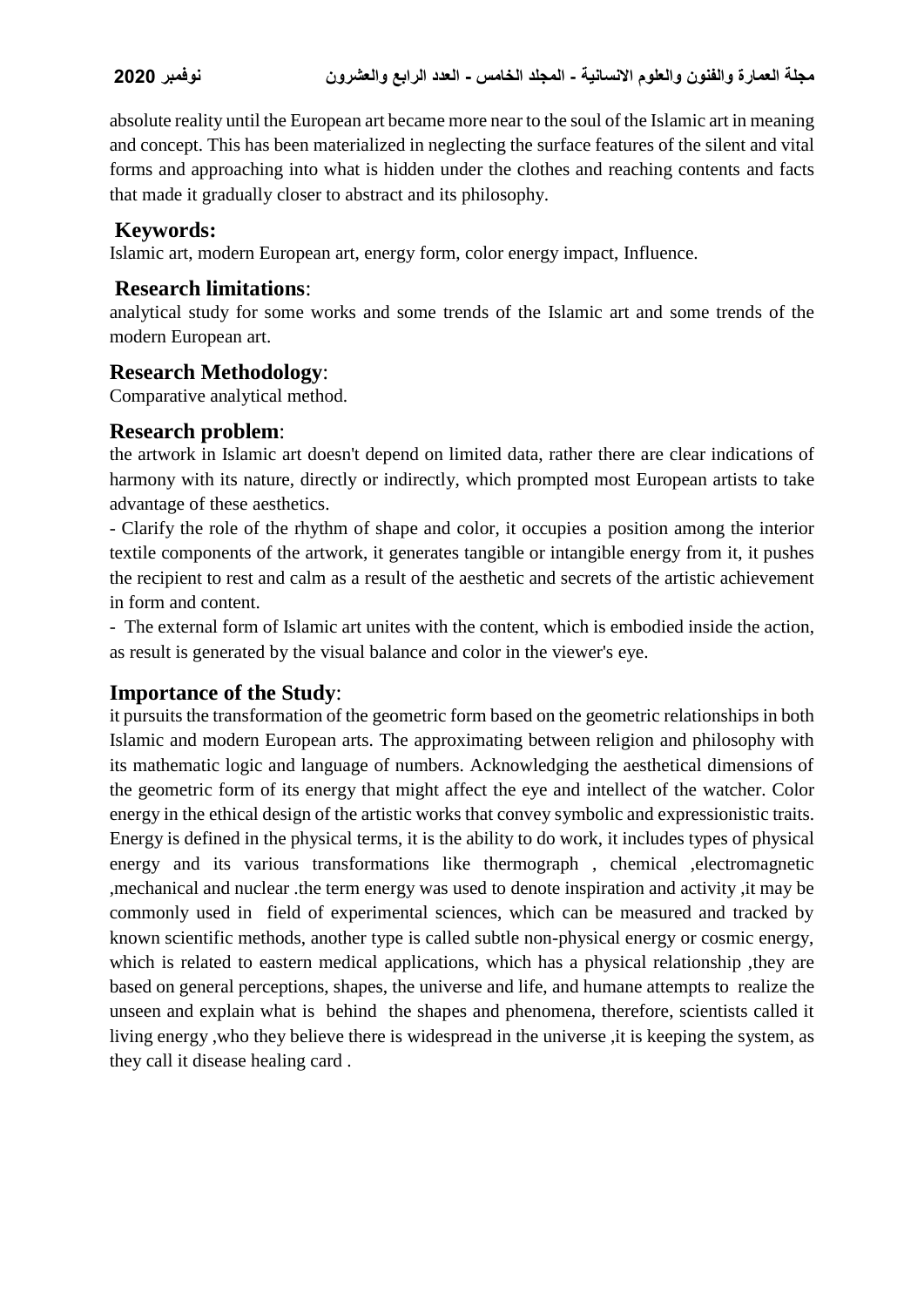

**Fig (1) Henri Matisse, the tailor, oil on canvas, 1908, hermitage museum of Russia.**



**Fig (2) from inside the Imam mosque, the picture was taken in 2006, Iran.**



**Fig (3) Kandinsky, green, red and yellow, oil on canvas,1939 Dusseldorf museum, Germany.**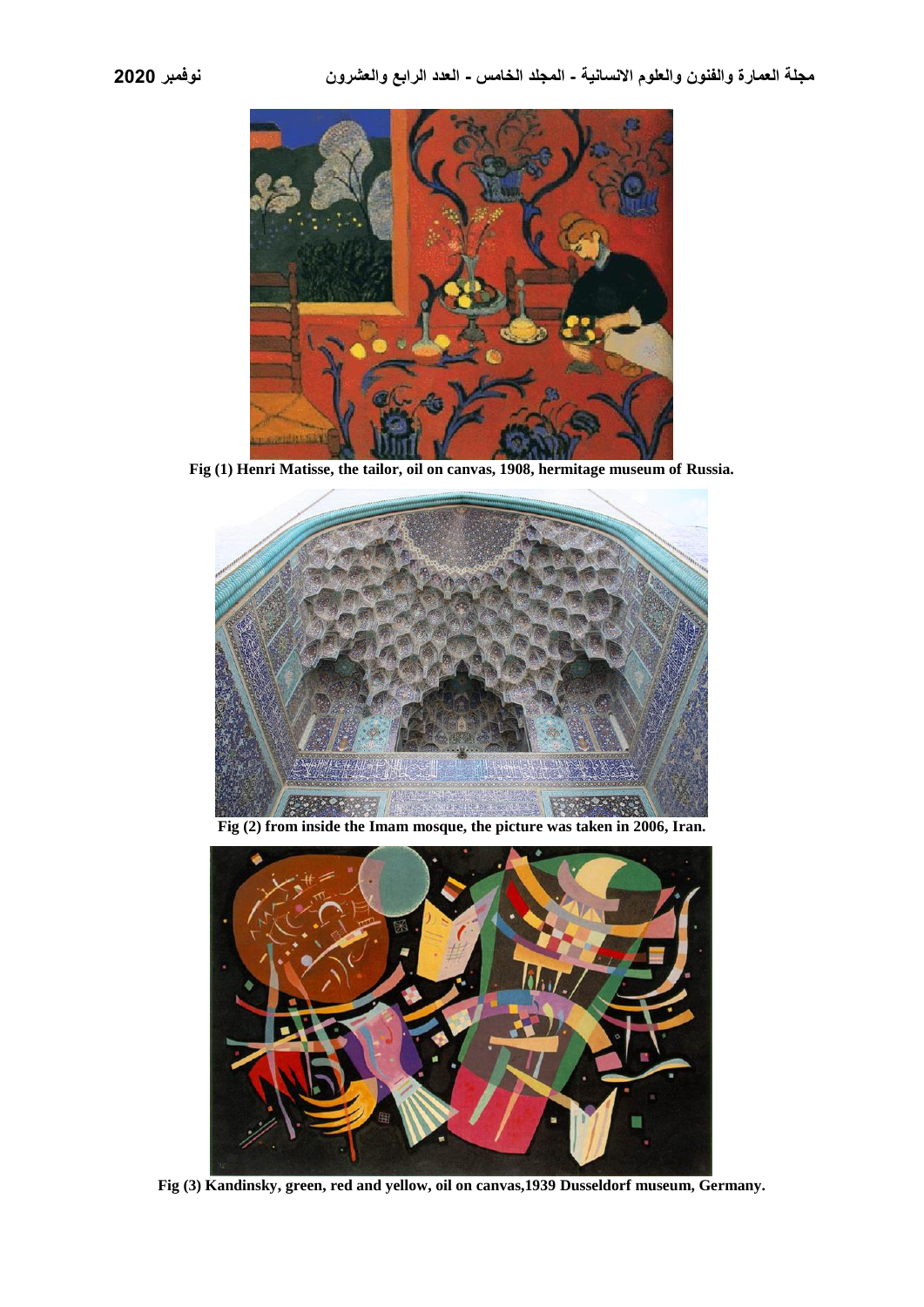

**Fig (4) Vasarelli, blue composition, print 1975, Kas meridian.**

#### **The results and recommendations**

- Geometric shapes hidden energy that is being emitted according to its dimensions and proportion, especially the circular and pyramidal shapes.

-The abstract geometric figure in Islamic art, indicates the desired meaning, through the rhythmic movement, which is represented between the spirit of art and the spirituality of religion to exceed our familiar limits and become a function of the suggestive time, it goes from single to multiple.

-The intersections between lines of time and space, expressed by the Muslim artist to generate endless energy depends on the element of light, its effects and that turns the geometrical shapes into anon-physical medium which through it the lights emanating from reflection are flooding.

- Color itself has aesthetic, expressive, and symbolic energy in designing artwork to be mainly involved …. like line, it transforms with a geometric shape and acquires deep aesthetic dimensions.

-The artist's imagination, delusion, the effect of which is evident in the stages of the transformation of the geometric shape like reducing the truth to the simplest optical equalization.

- Cosmic energy differs from known physical energy, the first which is metaphysics or metaphysical force, it can be invested in psychotherapy and the spirit of reassurance and the peace between humans, looking to prove new standards, how concluded by measuring the energy in the area around itself.

- Human Energy can be developed through cups and becomes durable, no wonder in finding interactions between the two-artists, so it comes out as similar work.

- The researcher recommends the research belongs to this topic, which deals with the impact of energy on our lives through plastic works and study the engineering shapes in Islamic art, how it relates to the foundations and lows of the universe, whereas, the geometric shapes have shown on organized energy in the viewer.